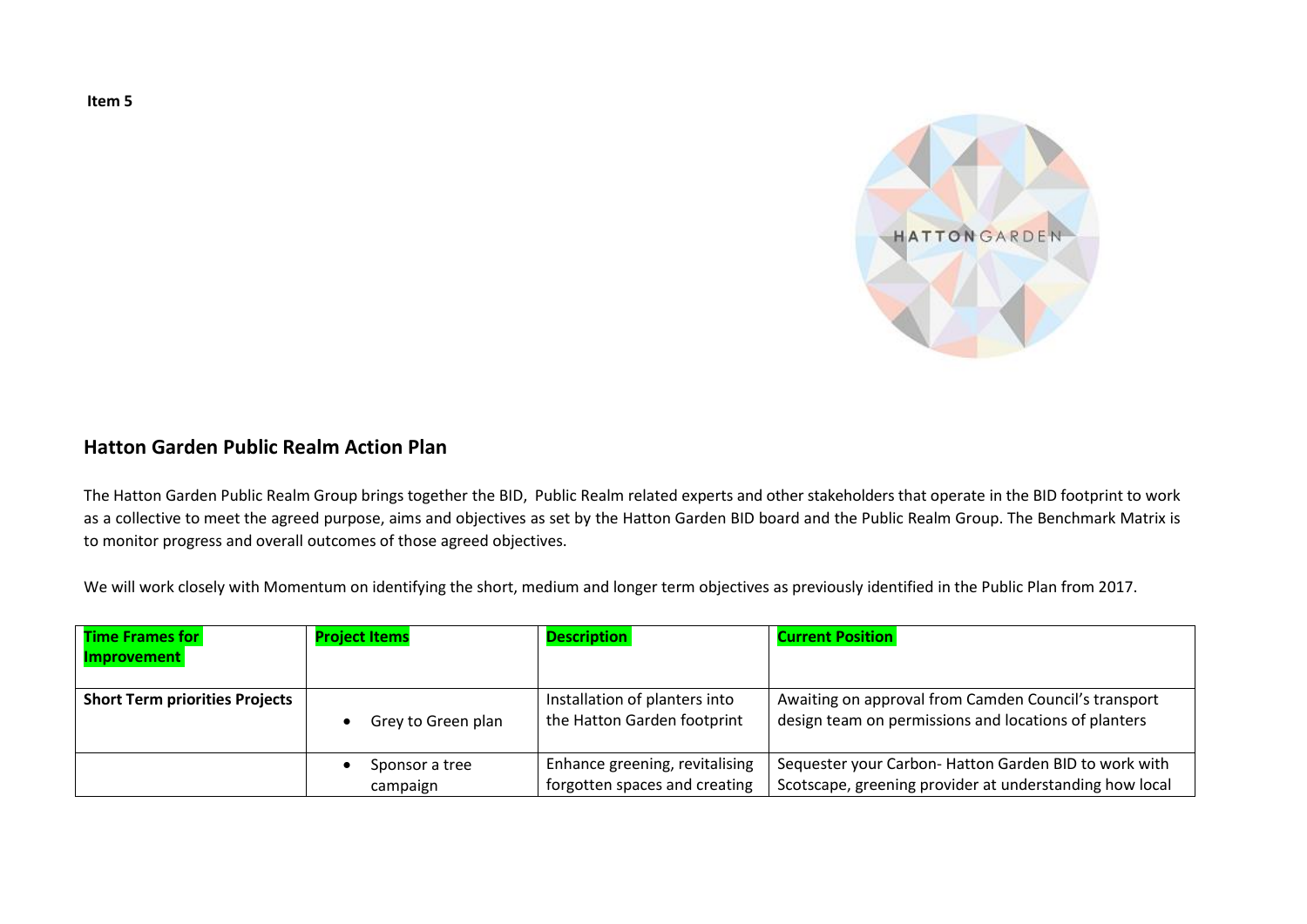|                                                                 |                                                                                                         | healthier environments in<br><b>HGN</b>                                                                                                            | businesses and schools could work together to create a<br>successful scheme for the area                                                                                                                                                         |
|-----------------------------------------------------------------|---------------------------------------------------------------------------------------------------------|----------------------------------------------------------------------------------------------------------------------------------------------------|--------------------------------------------------------------------------------------------------------------------------------------------------------------------------------------------------------------------------------------------------|
|                                                                 | <b>Creating Seated</b><br>areas on/adjacent<br>to Leather Lane and<br>other identified<br>areas         | Using unused market plots/<br>space on a decided location<br>on Leather Lane-i.e<br><b>Beauchamp Street</b><br>Other areas across the<br>footprint | We are currently working on the new financial plan<br>for allocating projects across the four themed BID<br>priorities:<br>A Welcome Area<br>A Stronger Area<br>An Appealing Area<br>A Protected Area                                            |
|                                                                 | Identify alternative<br>locations for waste<br>management                                               | Improve recycling and<br>waste issues within Hatton<br>Garden                                                                                      | To progress towards testing a consolidated approach<br>to collection and storage with Camden Council                                                                                                                                             |
|                                                                 | <b>History Trail</b><br>$\bullet$                                                                       | Showcase all the area's<br>interesting and unique<br>history                                                                                       | With the opening of the new Museum of London in<br>2024 the BID will make contact with the museum to<br>establish a relationship for future collaboration                                                                                        |
| <b>Medium Term Priorities-</b><br>Projects for the 2nd-3rd Term | <b>Greville Street</b><br>$\bullet$<br>Gateway signage                                                  | Replace or repair current<br>gateway signage                                                                                                       | To understand the best possible and most effective<br>long-term solution for the HGN area                                                                                                                                                        |
|                                                                 | Transformation of<br>$\bullet$<br>Leather Lane and<br>Hatton Garden,<br>(South) gateway<br>public realm | Improve the aesthetic feel<br>to the area by looking into<br>greening initiatives and<br>seating                                                   | To work with adjacent property owners to transform<br>the public realm in this important gateway to the<br>area                                                                                                                                  |
|                                                                 | Temporary traffic<br>$\bullet$<br>scheme                                                                | To remove traffic flows<br>from Hatton Garden                                                                                                      | Discussions to take place with Camden Highways<br>team to understand if gateway features, (similar to<br>that at Holborn Circus), could result in possible use of<br>northbound only traffic measures in the hope of<br>reducing through traffic |